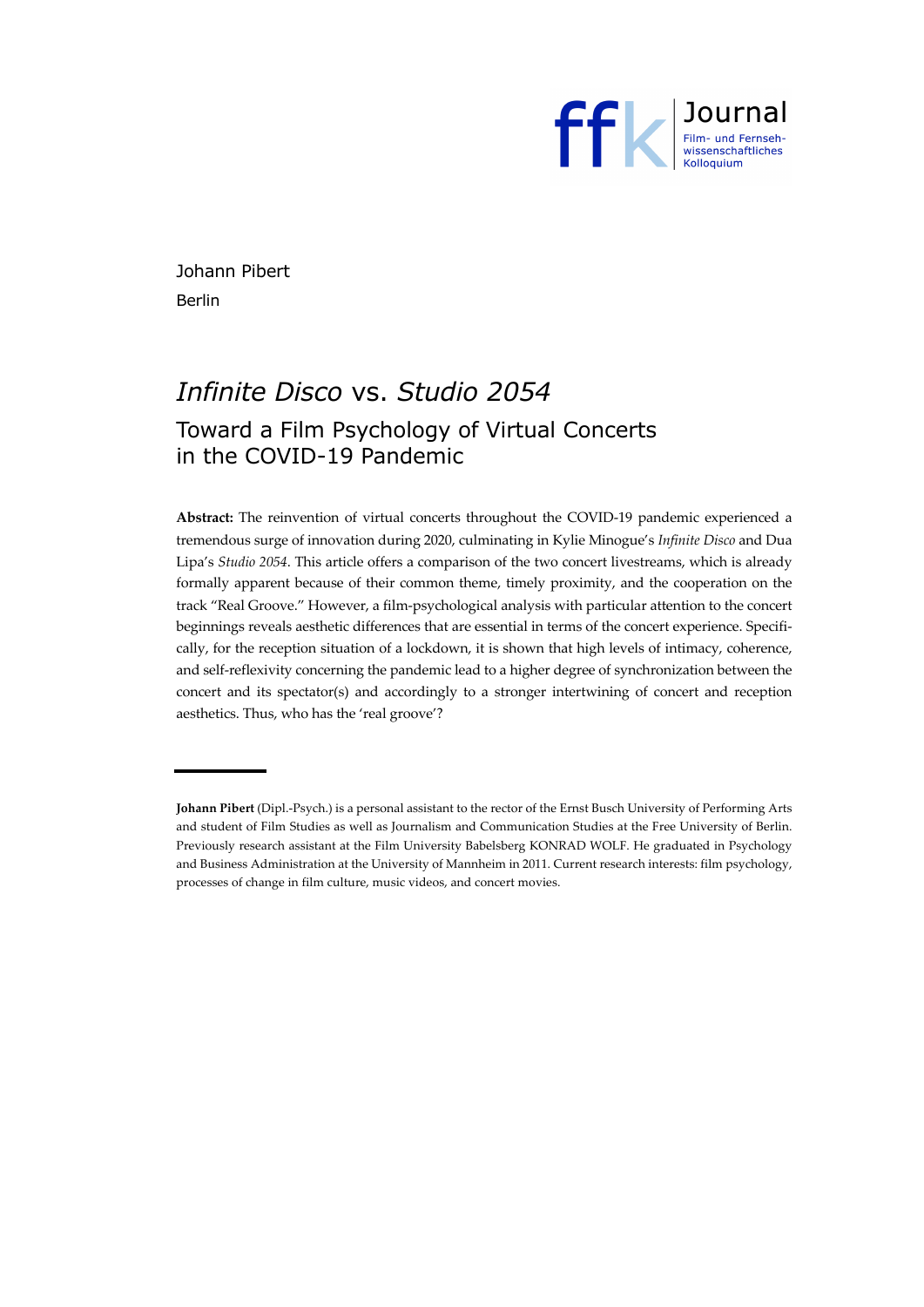## **1. Introduction**

*The world's trying to break me I need you to save me Where does the DJ go go go When the party's over toni-i-i-ight?*

In *Infinite Disco* (2020), Kylie Minogue's "dazzling"1 corona concert, the DJ is not present but implied by the dance floor that turns into an abstraction of a DJ console and by the lyrics of the corresponding song. The funny idea of accompanying the DJ after the party represents a massive longing for togetherness on a dance floor characteristic of the entire concert. Meanwhile, Dua Lipa refers to the same idea with the "Future Nostalgia" concept, which opens her competitive "disco extravaganza,"2 unmistakably called *Studio 2054* (2020): Being caught in lockdown, we all want to reexperience the togetherness, closeness, and oneness—to hug someone, to dance, and to love. With the Blessed Madonna and Buck Betty—among many other guest performers—, *Studio 2054* even has two DJs and explicitly shows the desired future being the past.

The COVID-19 pandemic has 'unearthed' multiple forms of "(audio-)visual crisis creativity."3 These include virtual concerts, whose reinvention during 20204 started with semiprofessional home concerts like Global Citizen and World Health Organization's *#TogetherAtHome* series—with contributions from, for example, Shawn Mendes & Camila Cabello and Years & Years5—and culminated in Kylie's *Disco* and Dua's *Studio*, the latter considered "the best livestream of the year."6 Thus, the process of relocation7 unexpectedly reached the live music industry, which "has been bruised the hardest during recurring lockdowns."8 The new concert dispositive is an assemblage, that is, "an alterable complex of components that includes the spectator $[(s)]$ ."<sup>9</sup> This assemblage cannot be (fully) controlled by the musicians and their managers.

Consequently, not only commercial questions of access<sup>10</sup>—promotion strategies, platforms, worldwide streaming, ticket prices, donation requests, availability after the stream has ended—are essential but also aesthetic questions of the concert

<sup>7</sup> See Casetti 2012, 2015.

<sup>1</sup> Wass 2020b.

<sup>2</sup> McCormick 2020.

Kiss 2021: 241. Cf. Kiss 2020.

<sup>4</sup> Virtual concerts emerged alongside technological innovations such as video-streaming platforms and smartphones; cf. Charron 2017: 2.

<sup>5</sup> See "Together At Home with Shawn Mendes & Camila Cabello" (2020) and "Years & Years—#TogetherAtHome (Instagram Live)" (2020).

<sup>6</sup> McCormick 2020.

Forde 2021.

Casetti 2015: 10.

<sup>10</sup> Access can also be a film-theoretical issue; see ibid.: 145–146.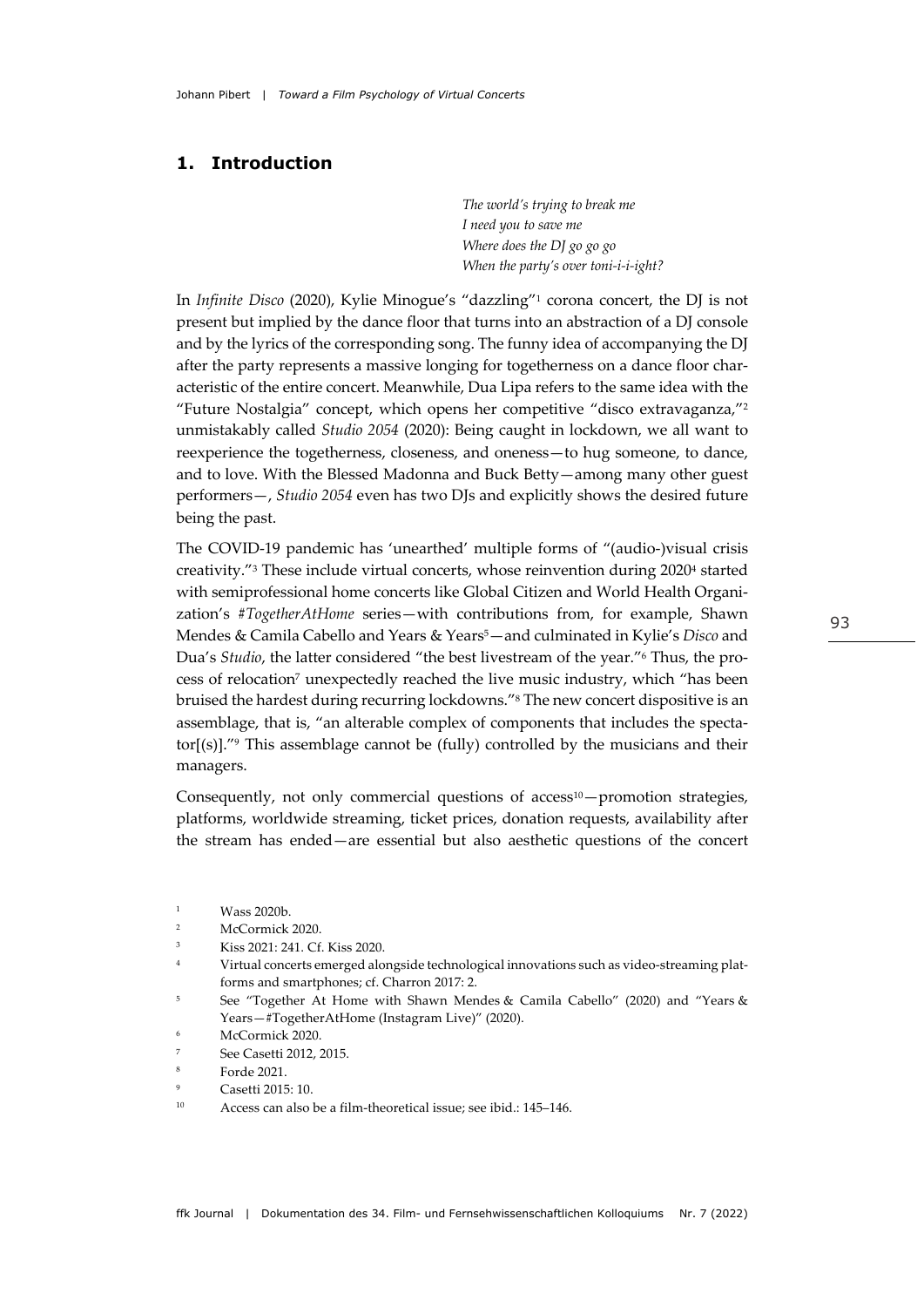experience's initiation<sup>11</sup> and the spectator(s)' immersion.<sup>12</sup> The more distractions are present in the spectator(s)' assemblage of a virtual concert, the more critical it is to grasp their attention properly.13 In film-psychological terms,14 the synchronization between the concert and its spectator(s) or, in other words, the intertwining of concert and reception aesthetics<sup>15</sup> becomes an even more crucial concern in virtual environments.

In this article, I offer a film-psychological comparison of *Infinite Disco* and *Studio 2054*, which is already formally apparent because of their common theme (togetherness on a dance floor), timely proximity (November 7 and 27, 2020, respectively), and the cooperation on the track "Real Groove," which Kylie performed with Dua as part of a guest appearance in *Studio 2054*. A film-psychological analysis is appropriate because the film-psychological paradigm I present here is situational, processual-dynamic, and affective-integrative.16 That means it can adequately address the situation of a lockdown, processes of initiation and other aesthetic experiences, and the emotionality of concert music performance. I will selectively validate the results of my descriptive analysis with the results of the recent empirical study on corona concerts conducted by Dana Swarbrick, Beate Seibt, Noemi Grinspun, and Jonna K. Vuoskoski.17 The relevance of my analysis arises from the fact that there are contributions on virtual concerts from marketing, medicine, sociology, psychology,18 or musicology19 but, to my knowledge, not from film studies.

In the following, I will first explain the concert experience's relocation and present the so-called film-psychological experience matrix (2.). I will then sketchily derive the psychological-functional process model of initiation and subject Kylie and Dua's concert beginnings to a corresponding detailed analysis (3.). After that, I will show through a summary of an overall analysis that the two virtual concerts differ not only in terms of dramaturgy (implicit vs. explicit) as suggested at the outset, but are fundamentally different aesthetically, which is why they offer different concert experiences with different degrees of synchronization (4.). Finally, I will conclude by briefly reflecting on the need for transdisciplinary research in the case of new phenomena such as corona concerts (5.).

<sup>12</sup> On immersion in the visual arts and media, see Liptay/Dogramaci (eds.) 2016.

<sup>13</sup> As one reviewer of *Infinite Disco* states, "It takes a fair amount to keep hold of an audience sitting at home with the myriad distractions of phones, kettles, volume control and an easy path to the bathroom for almost an hour"; Solomon 2020.

<sup>14</sup> Speaking of film psychology, I refer to my affective-integrative film psychology because it is, to the best of my knowledge, the only film-psychological approach from applied research; see Pibert 2019.

<sup>11</sup> On initiation in motion pictures, see Hartmann 2009.

<sup>15</sup> Cf. ibid.: 152.

<sup>16</sup> Cf. ibid.: 147–148.

<sup>17</sup> Swarbrick et al. 2021a.

<sup>18</sup> See, for example, Lisdayanti 2021, Ambler/Wodecki/Amass 2020, Vandenberg/Berghman/ Schaap 2021, Swarbrick et al. 2021a, respectively.

<sup>19</sup> See, for example, Kusuma 2020, Parsons 2020.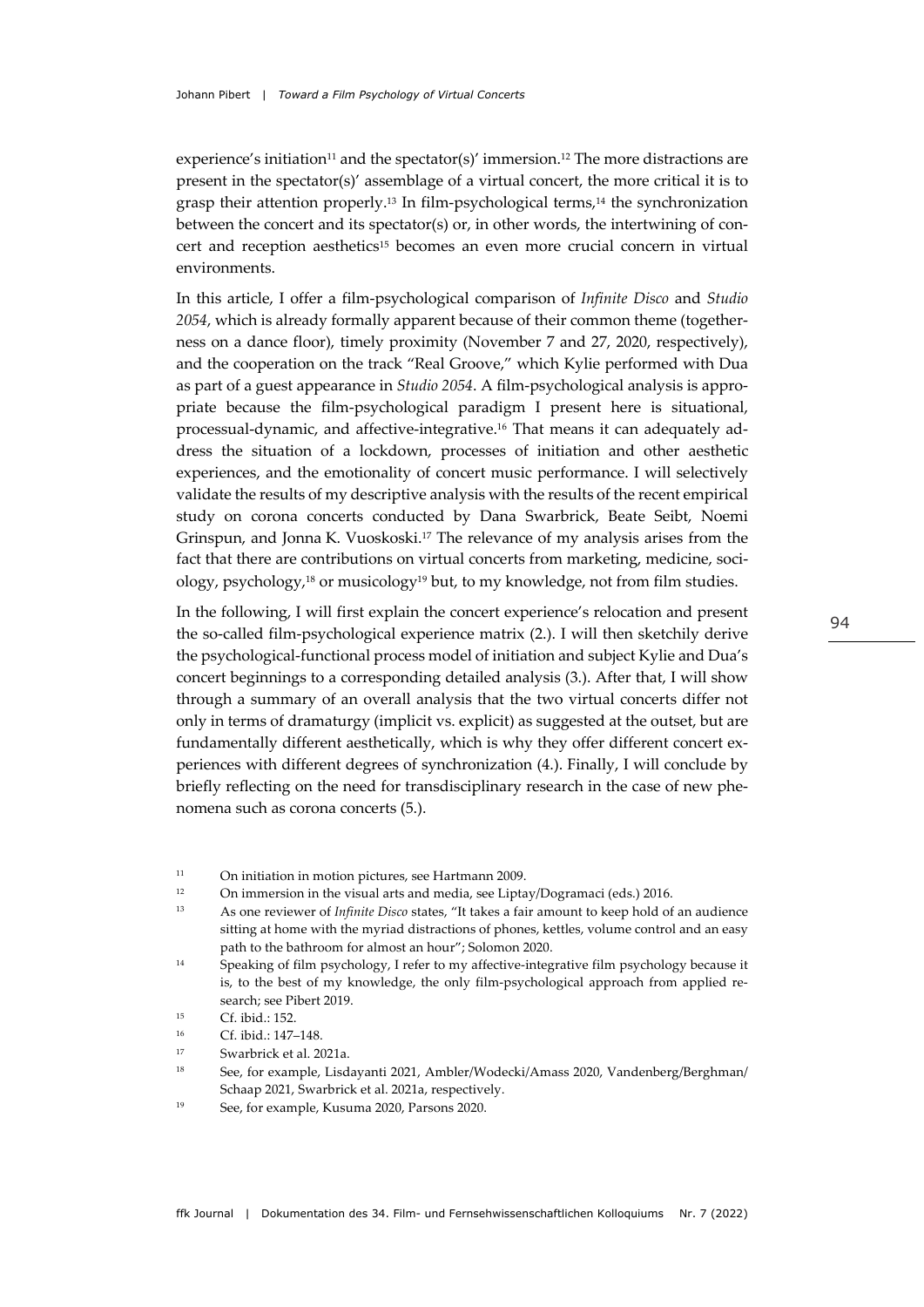## **2. Relocation of the Concert Experience**

Francesco Casetti considers relocation the leading process of change in today's film culture.20 In general, he defines relocation as "the process by which the experience of a medium is reactivated and reproposed elsewhere than the place in which it was formed, with alternate devices and in new environments."21 While Casetti's notion of environments mostly refers to different places, web platforms are additionally to be distinguished as virtual (or media) environments.<sup>22</sup> Because of the lockdown situation, the living room (bedroom, kitchen, etc.) can be seen as the dominant place for experiencing virtual concerts. In a recent empirical study on corona concerts, about half of the approximately 350 participants from 13 countries across 4 continents used YouTube as a platform (46 percent), followed by a quarter on Facebook (25 percent) and one in ten on Instagram (9 percent).23 Regarding devices, about a third watched the concerts on a smartphone (32 percent), also a third on a laptop (31 percent), and a fifth on a big TV screen (20 percent). Just under a third of the respondents used built-in speakers (30 percent), a fifth used simple headphones or earplugs (20 percent), and another fifth used high-quality headphones or earplugs (18 percent). These findings suggest that the majority do not have high demands on equipment when watching corona concerts and that YouTube is the central virtual environment.

Unlike the relocation of the music video experience from MTV to YouTube,<sup>24</sup> which occurred gradually for about a decade, the relocation of the concert experience in 2020 was disruptive and forced. One classical musician comments, "This is of course a situation we would all prefer not to be in."25 While, before the pandemic, a concert movie could be treated as remediation<sup>26</sup> of the original concert experience (except for concert documentaries), corona concert movies are original themselves,<sup>27</sup> which makes them an even more relevant object of study for film scholars.

The corona concert experience, as mentioned above, takes place in a volatile assemblage.28 This generally consists of the *space* of reception, the movie on a screen, some speakers, and the spectator(s) with their practices and needs $29$  each of these

- <sup>24</sup> For more information on this, see Pibert 2021: 218–219.
- $25$  Parsons  $2020 \cdot 403$
- <sup>26</sup> On remediation, see Bolter/Grusin 2000.
- <sup>27</sup> Accordingly, one journalist declares in an announcement of *Infinite Disco*, "Unless COVID-19 magically disappears, this might be our only chance to see *DISCO* performed live, so don't miss out"; Wass 2020a.
- <sup>28</sup> See Casetti 2015: 78–81.

<sup>20</sup> See Casetti 2015.

<sup>21</sup> Ibid.: 28.

<sup>22</sup> Cf. Pibert 2021: 218.

<sup>&</sup>lt;sup>23</sup> I obtained these and the following figures through a secondary analysis of the original data provided by Swarbrick 2021 at https://osf.io/skg7h/.

<sup>29</sup> Cf. ibid.: 81–87.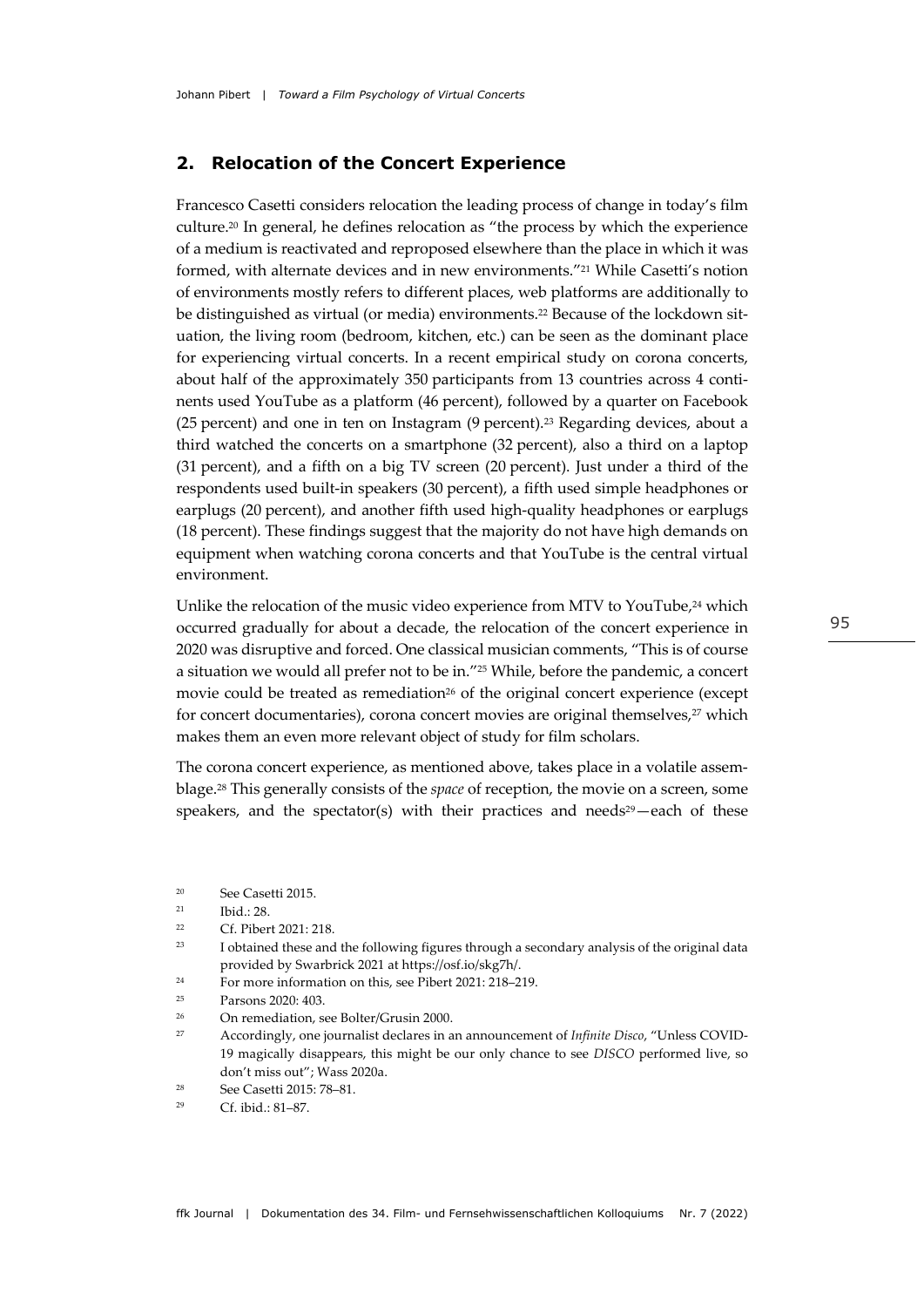components becoming concrete in a specific reception situation. For the reception situation of a lockdown, we can probably imagine a spectator in a living room (bedroom, kitchen, etc.), battered by loneliness,30 watching a virtual concert on YouTube using a smartphone and built-in speakers. The notion of space has theoretical priority over place because most devices are portable and, above all, spectators construct the space of reception as an "existential bubble"<sup>31</sup> to protect themselves from distractions.

Casetti describes today's mode of experience as *performance*: It includes three traditional but reoriented audiovisual practices (sensory, cognitive, and affective) as well as four entirely new practices, all conative (technological, textual, relational, and expressive).32 Affective, relational, and expressive practices are crucial because they are based on the core needs for emotionalization, social exchange and networking (relationality), and self-staging (expressivity).33 I integrated Casetti's practices into my film-psychological experience matrix (tab. 1).34 The experience matrix combines the vitality pentad according to Daniel Stern (intentionality, movement, space, time, intensity)35 with the psychological triad (affect, cognition, behavior) and places the eight elements—arranged from film to encounter to spectator(s)—on four levels of analysis.36 The three traditional practices are implied in the experience matrix, the four new, conative practices are explicitly listed—namely, in the behavior of the spectator(s). $37$  Moreover, the components of the assemblage can be located along the macro level of the experience matrix.

96

<sup>&</sup>lt;sup>30</sup> Swarbrick et al.'s data shows 70 percent of the respondents being lonely from "some of the time" to "often"; Swarbrick 2021, Swarbrick et al. 2021b: 27.

<sup>31</sup> Casetti 2015: 10, 48, 73.

<sup>32</sup> See Casetti 2009: 63–64, 2010: 25–26, 2015: 186–189.

<sup>33</sup> Cf. Casetti 2010: 23–24, 26.

<sup>34</sup> Cf. Pibert 2020: 246–247.

<sup>35</sup> Cf. Stern 2010: 4–5.

<sup>36</sup> Pibert 2020: 246.

<sup>37</sup> Ibid.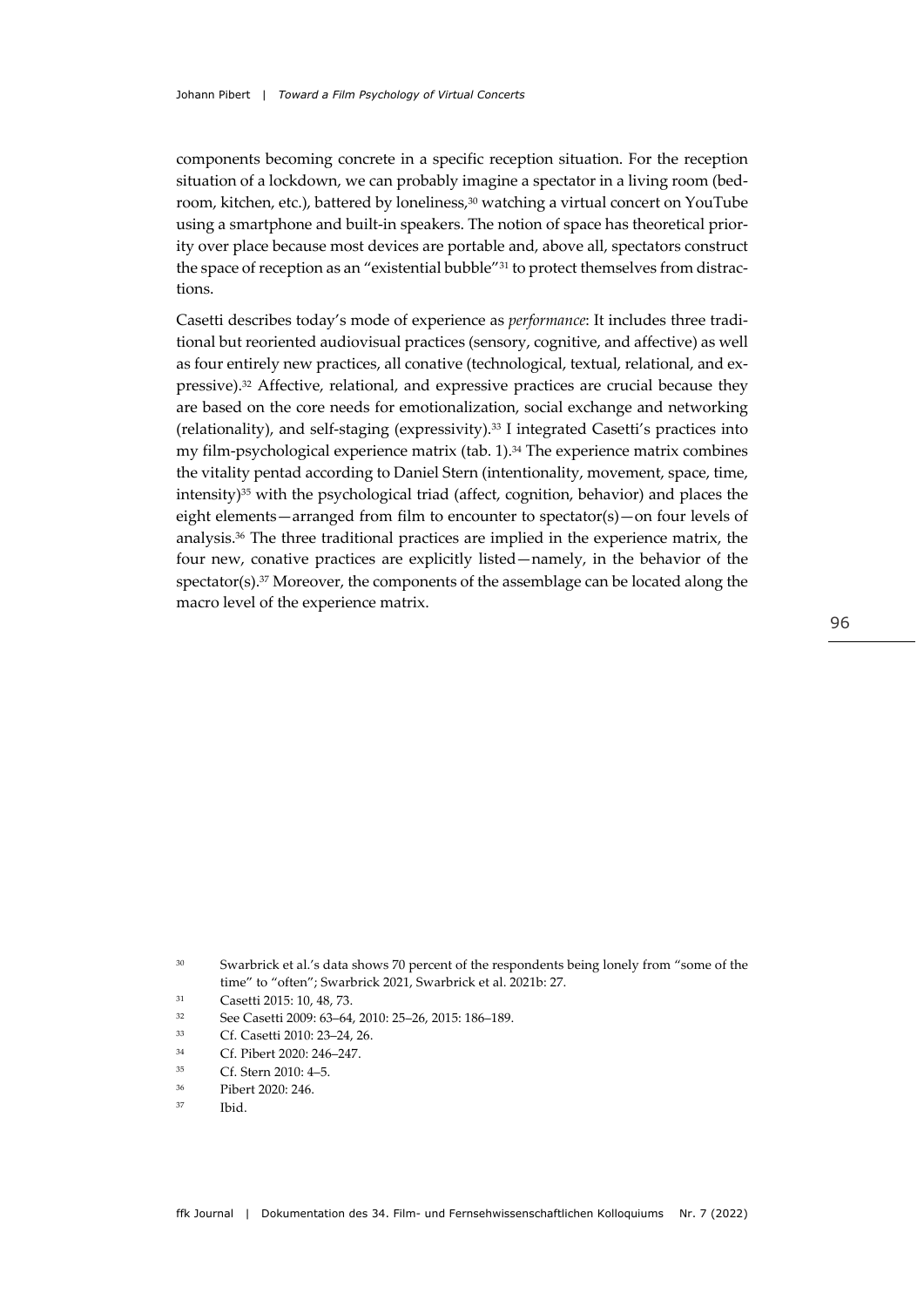|                                     | Film            |                                                                        | Encounter                                  |                                  |                                      |                                                   |                                                | Spectator(s)                                 |
|-------------------------------------|-----------------|------------------------------------------------------------------------|--------------------------------------------|----------------------------------|--------------------------------------|---------------------------------------------------|------------------------------------------------|----------------------------------------------|
|                                     | Film Event      |                                                                        | Film Experience                            |                                  |                                      |                                                   | Film Adventure                                 |                                              |
| Level of Formal<br>Aggre-<br>gation | Aes-<br>thetics | Vitality                                                               |                                            |                                  |                                      |                                                   |                                                |                                              |
|                                     |                 | Inten-<br>tionality                                                    | Move-<br>ment                              | Space                            | Time                                 | Affect<br>Intensity                               | Cognition                                      | <b>Behavior</b>                              |
| Micro<br>Level                      | Shot            |                                                                        |                                            | Space of Action                  | Present<br>Moment                    | Emotion(s)                                        | Stimulus<br>Information,<br>Sign(s)            | Techno-<br>logical                           |
| Meso<br>Level                       |                 | Image-Space:<br><b>Expressive Move-</b><br>Scene/Sequence<br>ment Unit |                                            | Episode of<br>Conscious-<br>ness | Feeling $(s)$                        | Situational<br>Model,<br>Mental<br>Representation | and<br>Textual<br>Practices                    |                                              |
| Macro<br>Level                      | Film            |                                                                        | Space of Film<br>VS.<br>Space of Reception |                                  | Narrated<br>VS.<br>Narrating<br>Time | Atmosphere<br>VS.<br>Mood                         | Explorative<br>Interpretation,<br>Satisfaction | Film<br>Choice,<br>Commit-<br>ment           |
| Meta<br>Level                       | Film Culture    |                                                                        |                                            | Network:<br>Hypertextuality      |                                      | Screen Landscape, Phase of Life Entertainment     | Knowledge                                      | Relational<br>and<br>Expressive<br>Practices |

**Tab. 1: Film-Psychological Experience Matrix from Pibert 2021: 22138**

In the already mentioned empirical study, Swarbrick et al. conducted an online survey to investigate the effect of corona concert characteristics on the concert experience, with the salience of the COVID-19 pandemic and liveness as the main predictors, and *kama muta* and social connection as the main outcomes.39 While the authors obtained retrospective overall judgments (that is, judgments referring to a concert as a whole) that must be located on the macro and meta levels in the experience matrix, I would argue that covid salience and liveness are experienced mainly on the micro and meso levels. Furthermore, I would place *kama muta* on the micro level and social connection on the meso and meta levels.

*Kama muta* (Sanskrit term for 'moved by love') is a construct that conceptualizes the warm, positive emotion that we often label as *being moved* as a social relational emotion, which also encompasses a range of other, related labels such as *heartwarming*, *nostalgia*, and *love*. 40

According to Swarbrick et al., social connection is a three-dimensional construct consisting of feelings of connectedness to the performer(s) and audience, feelings of

<sup>&</sup>lt;sup>38</sup> This is the film-psychological experience matrix's first publication in English, which is an own translation and slight modification of the original publication; see Pibert 2019: 150.

<sup>39</sup> Swarbrick et al. 2021a.

 $^{40}$  Ibid.: 3.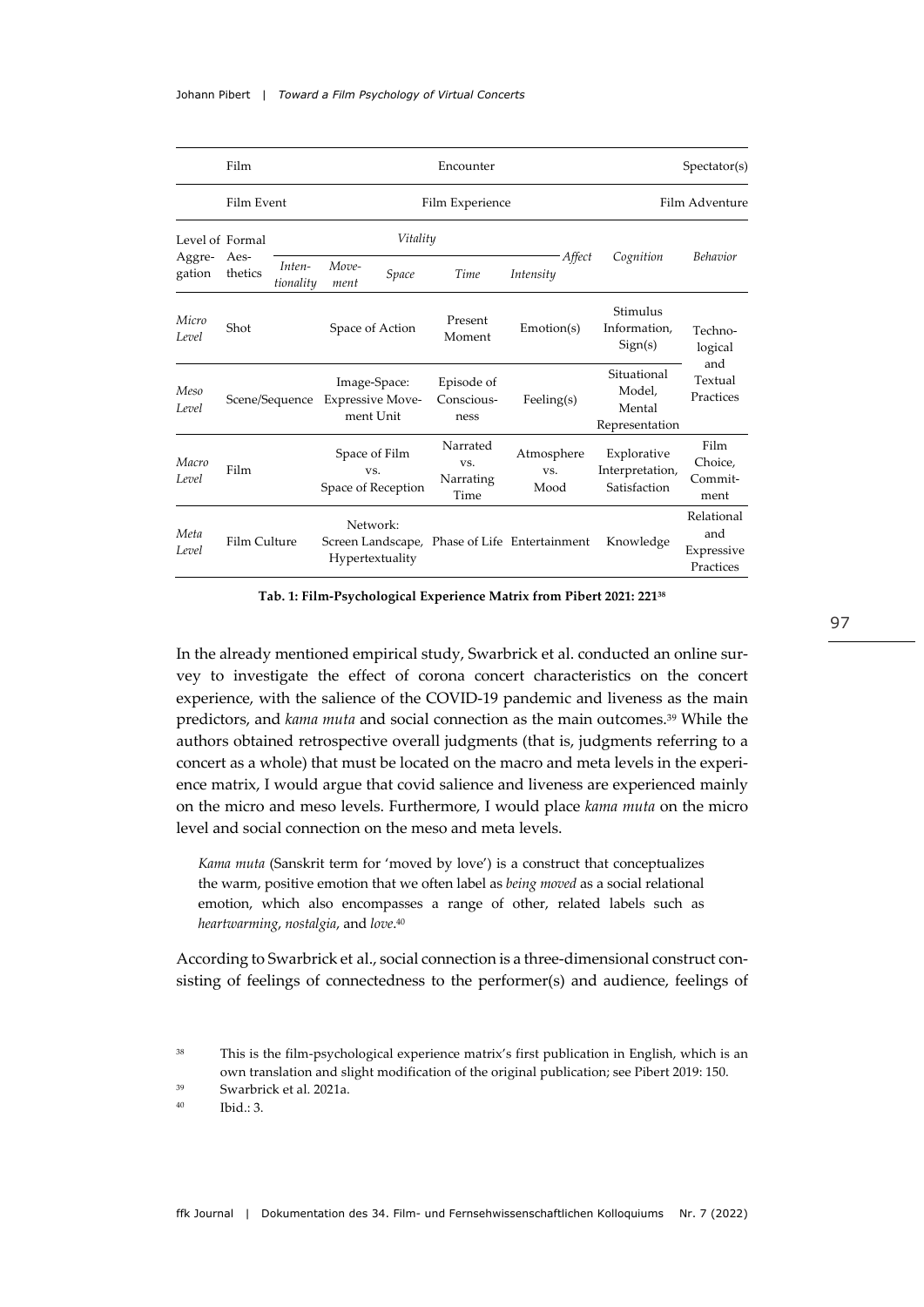being in the presence of others, and behaviors like "reading, commenting, sharing, or discussing."41 In sum, *kama muta* and social connection reflect the core needs for emotionalization, relationality, and expressivity virtual concerts have to satisfy.

### **3. Kylie and Dua's Initiation**

The psychological-functional process model of initiation (fig. 1) shows the processes of the initial synchronization between the concert and its spectator(s) or, in other words, how the concert and reception aesthetics are initially intertwined. It can be derived in a few steps: by considering the core need for emotionalization as well as the precedence of affective phenomena over cognitive ones, which is axiomatically anchored in film psychology, $42$  by further taking into account that, in the case of relocated concert experience, an assemblage has to be configured, i.e., a space of reception has to be established, and by finally adding the functions of diegetizing and narrativizing, which Britta Hartmann elaborates in her pragmatic-functional initiation model of film beginnings.43



**Fig. 1: Psychological-Functional Process Model of Initiation**

Initiation is composed of four processes, which at the same time represent its specific functions. As shown in the causal chain (fig. 1), the functions often follow one another, but they do not necessarily have to.44 Emotionalizing means eliciting those emotions (or feelings)—right at the beginning of the concert experience—that contribute to immersion, whereby emotionalizing processes follow the affective dramaturgy of the concert beyond the initial phase. Spatializing refers to configuring a more or less stable assemblage, especially creating a space of reception for the entire aesthetic experience. "Diegetiz[ing] means the spectator's imaginative acts related to the design of a largely coherent and internally consistent narrated world."45 And narrativizing is the plot-triggering function, usually with a plot-triggering moment marking the beginning of the narrative.46 The more

 $41$  Ibid.: 5

- <sup>42</sup> See Pibert 2019: 147–148.
- <sup>43</sup> Hartmann 2009.
- <sup>44</sup> Cf. ibid.: 183.
- <sup>45</sup> Ibid.: 136.
- <sup>46</sup> Cf. ibid.: 182–183, 185.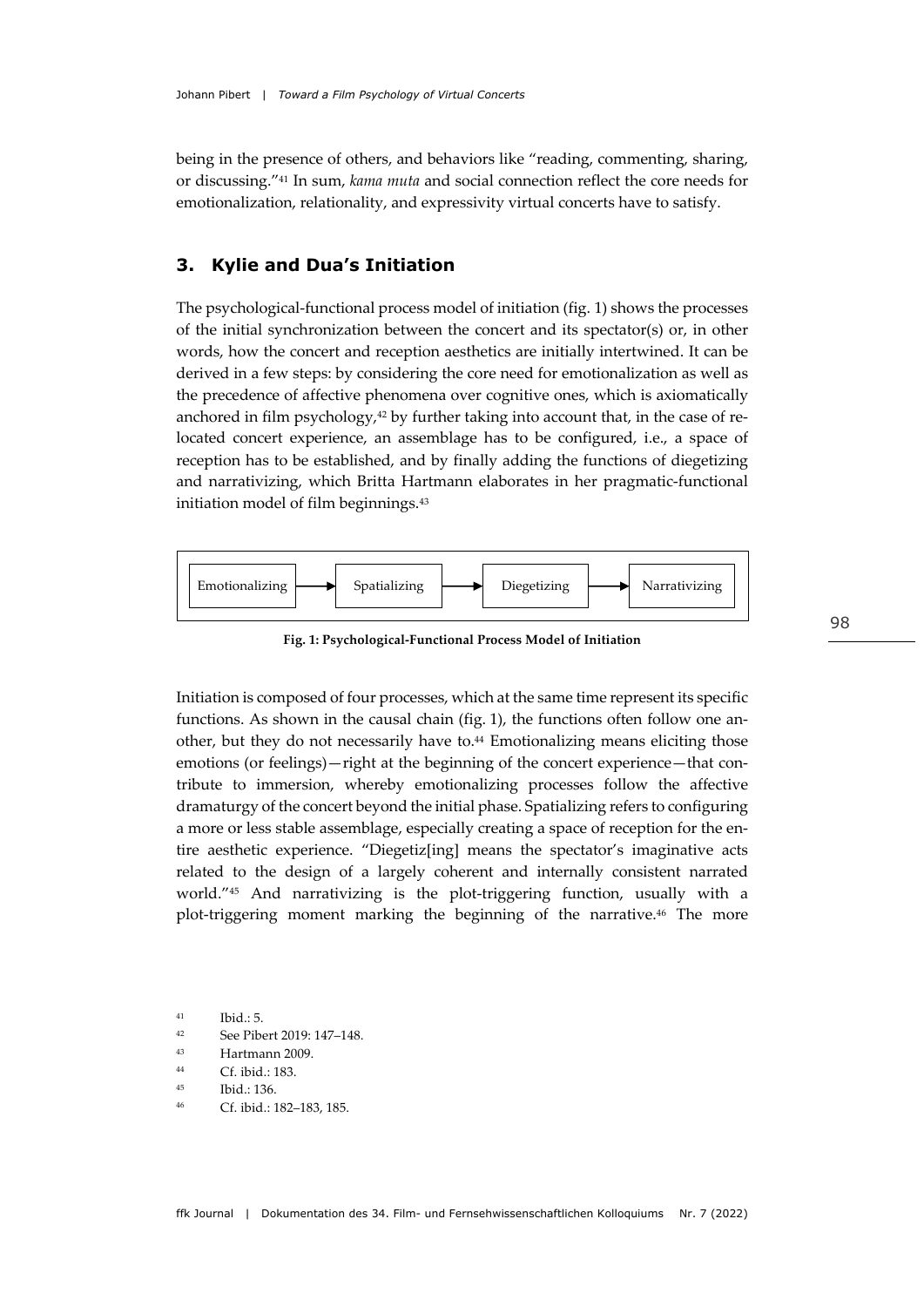successful the initial synchronization, the greater is the likelihood that the concert experience will occur without interruption and at a high level of attention.

Because the "microcosm" of the beginning is reflective of the "macrocosm" of the whole audiovisual work,<sup>47</sup> the following detailed comparison of Kylie and Dua's initiation will merge into the results of the overall comparison in the next section. I will use the method of descriptive film-psychological analysis, which, on the one hand, takes into account the *most probable* experience (and behavior)<sup>48</sup> and, on the other hand, assumes its wholeness through the concept of synchronization or intertwining.49

*Infinite Disco* starts with a white-on-black trigger warning of "some scenes hav[ing] a strobing effect that may affect photosensitive viewers" (00:00:03–00:00:07), indicating a light and laser show with a high degree of intensity. After the title sparkles in the darkness, the camera creeps forward to Kylie's silhouette. She wears a hooded robe and is situated on a small pedestal, framed by glittering lights that turn the ground into a sea of stars and a few short beams of light that carefully scan the sky. Musically, the stars unite with high triangle sounds and the beams of light with slightly lower strings. While being illuminated from behind, Kylie asks, singing, "Do you believe in … do you believe in … magic, magic, magic, magic? Do you believe in magic?" (00:00:48–00:01:01). When she is finally lit from the front and can be seen in a medium full shot, she sings half of the first verse of "Magic," then half of the chorus, with the camera moving away again. This is followed by a short pause, accompanied by a cross dissolve back to the medium full shot. Then she puts forward in high notes, "Come, come, come into my world / Won't you lift me up, up, high upon your, high upon your love?" (00:01:41–00:02:02). The music unfolds, turning into "I Love It," Kylie undresses, revealing a gold jumpsuit, starts dancing, and long, parallel beams of light appear from the back and left, creating a light cube with the singer at its center. The lyrics (00:02:19–00:02:58) suggest that love will be brought to the dance floor as the main theme of the concert:

Waiting for your love was enough to go break my heart Ooh, not being close to you, it made my world fall apart I was like a lonely star at night Waiting for someone to share the light Love like this no one can take away, away, away Your love is my love And my love is all you need

While the trigger warning might build an expectation of a bombastic opening, this cognition is immediately dismissed by *Disco*'s careful development. Kylie appears

 $47$  Ibid.:  $48$ 

<sup>48</sup> Another possible method of film-psychological analysis is empirical investigation, e.g., using Stern's microanalytic interview; see Stern 2004: 229–240. Cf. Pibert 2021: 221. <sup>49</sup> Ibid.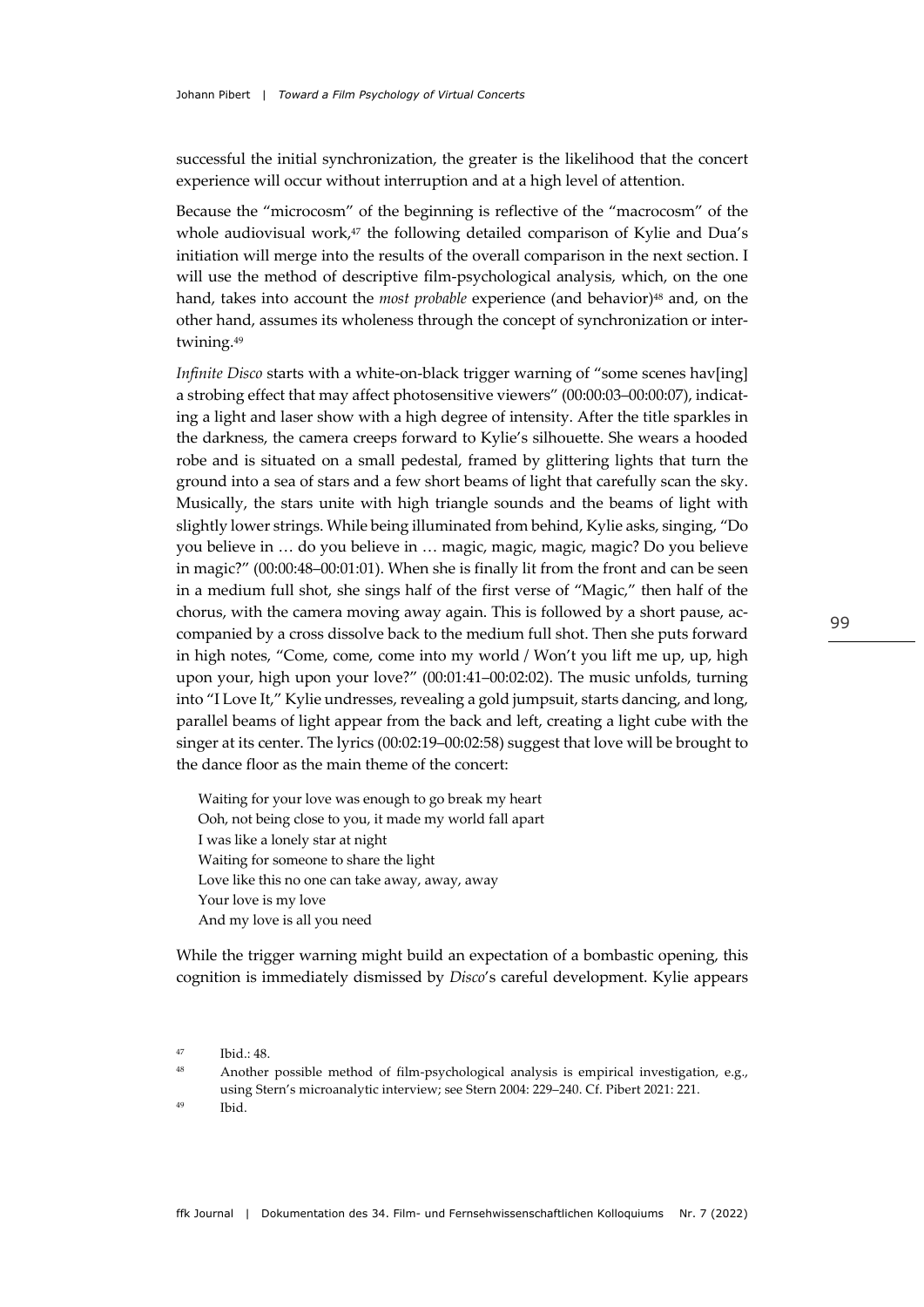all alone—without a band, background singers, dancers, or screens—, surrounded by darkness, pointing out the salience of the COVID-19 pandemic. The similarity between her and the spectator's lockdown situation can help intertwine the concert and reception aesthetics from the very beginning of the concert experience. Kylie's affective strategy for the opening is based on a bodily stimulation through high sounds and a cumulation of positive surprises—an emotion that occurs when the first verse of "Magic" is cut off (at least, if one knows it), when the same happens to the chorus (i.e., to the complete song), when the spectator is invited to "come into [her] world,"<sup>50</sup> and when "I Love It" turns out to be the actual first song. I want to argue that the unfolding 'magic' episode of consciousness intensifies until it culminates in the present moment of *kama muta* at the invitation. Accordingly, Swarbrick et al. found that the covid salience predicted *kama muta*.51 The *kama muta* moment fulfills not only the function of emotionalizing but also of spatializing because the invitation helps to establish an intimate "existential bubble." *Disco*'s diegetizing can be described as gradual, with the pedestal and light cube being the first components, followed by the rectangular dance floor shown from the bird's-eye view at the beginning of the second song, "In Your Eyes." Moreover, the synchronous composition of all elements—lights, sounds, camera movements, lyrics, gestures, etc.—facilitates the construction of a coherent and consistent diegesis. Finally, "I Love It" kicks off *Disco*'s plot by telling about consummate love and eternal togetherness, taking an affirmative approach with a positive attitude.

In comparison, *Studio 2054* starts with a black screen and dance music fading in. After six seconds, the title appears in large transparent letters, revealing a view of a dancing nightclub audience. A voice then begins, briefly talking about a rave and concluding with, "It's part of, you know, street culture to try, you know, to do things illegal" (00:00:23–00:00:28). This statement transitions to "future, fu-ture nostal-l-l-gia-a-a"—a distorted exclamation of the first song's title and the already mentioned concept, which is apparently synonymous with *Studio 2054*. Then the aspect ratio changes to 4:3, a bunch of about twenty people are cheering in a semicircle around a microphone, bathing in colorful, chaotically jumping beams of light. On the right side of the frame, there is a camera that underlines the liveness of the virtual concert. The main camera moves past it, closer to the dancing crowd. Next, there is a quick sequence of cuts in rhythm to the drums of the song intro and the flashing lights. Geometric structures hang from the ceiling, also flashing. The color scheme and outfits highlight the disco era, with the jumbled images sometimes blurring. Finally, Dua appears from behind, in a white glitter dress, steps up to the microphone—now a small, round platform can be seen in the fog on the floor—and, after a brief dance interlude, begins to sing:

<sup>&</sup>lt;sup>50</sup> This kind of invitation is typical of pop concerts and concert movies; see, for example, Madonna's *Confessions Tour* (00:01:20–00:01:49) and, more abstract, Stromae's *Racine carrée* (00:00:00–00:04:39).

<sup>51</sup> Swarbrick et al. 2021a.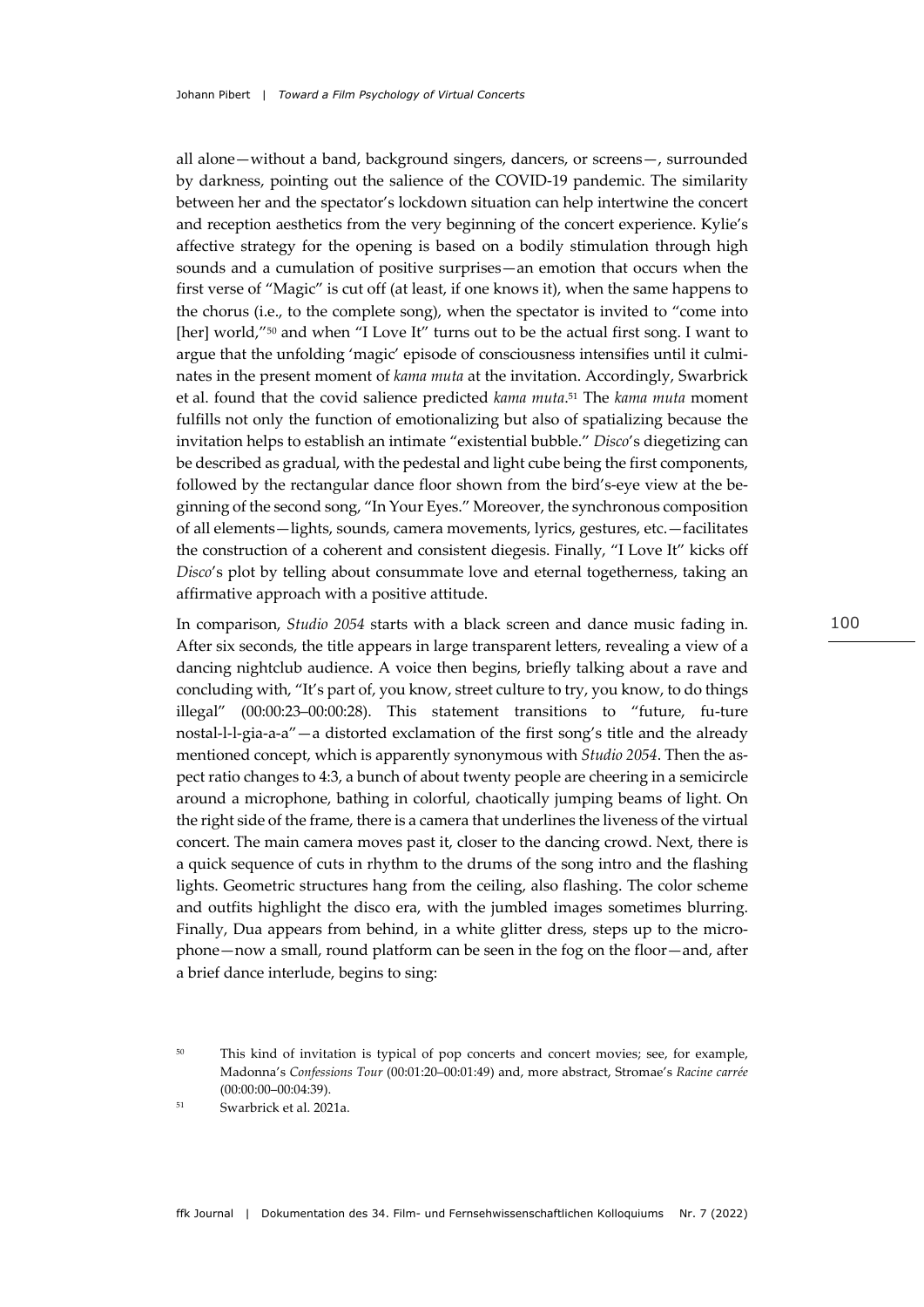You want a timeless song, I wanna change the game Like modern architecture, John Lautner<sup>52</sup> coming your way I know you like this beat 'cause Jeff's<sup>53</sup> been doin' the damn thing You wanna turn it up loud, Future Nostalgia is the name I know you're dying trying to figure me out My name's on the tip of your tongue, keep running your mouth You want the recipe, but can't handle my sound My sound, my sound (hey) (Future nostalgia) No matter what you do, I'm gonna get it without ya (hey, hey) (Future nostalgia) I know you ain't used to a female alpha (no way, no way) (Future nostalgia)

Instead of creating a *kama muta* moment, *Studio*'s opening produces social connection—above all, feelings of being in the presence of others. The low, rhythmic sounds of the drums, supported by the flashing lights, literally hammer the nightclub atmosphere into one's head.54 However, it is probably hard to immerse into a nightclub world in the lockdown situation, even if one is longing for togetherness on a dance floor. Thus, Dua's emotionalizing runs the danger of provoking reactance. Furthermore, while Kylie is alone and tries to connect to the spectator(s) by directly addressing them, Dua only interacts with her numerous cast members—not taking up the lyrics' second-person narrative and without social distancing, i.e., 'ignoring' the pandemic. Correspondingly, Swarbrick et al. found that performer interaction was negatively correlated with covid salience.55 They also found that "social connection and *kama muta* were not correlated with performer interaction, suggesting that this is not an important component in experiencing social connectedness"56—unlike performer interaction with the audience.57 This observation makes a negative emotional reaction to Dua's self-contained—and "illegal," as it is hinted at by the voice-over—party even more probable. In line with this, there is simply no offer to spatialize in Dua's initiation, since there is no invitation or another form of direct address of the spectator(s). In addition, *Studio*'s diegetizing is somewhat abrupt and confusing because the space of action is distorted by various special effects from the establishing shot on, and the composition is rhythmic but chaotic. Similarly, the beginning of the narrative asks too much of the spectator(s): who is John Lautner, who is Jeff? In contrast to Kylie's love statement, Dua fights for a

<sup>&</sup>lt;sup>52</sup> John Lautner was an American Modernist Architect. For more information on this reference, see Crowe 2020.

<sup>53</sup> Here, Dua refers to Jeff Bhasker, the song's producer.

<sup>&</sup>lt;sup>54</sup> Descriptions like 'to hammer into' can help to address the "dynamic forms of vitality," i.e., "psychological, subjective phenomena that emerge from the encounter with dynamic events" and are difficult to put "into precise words"; Stern 2010: 7, 17.

<sup>55</sup> Swarbrick et al. 2021a: 9, fig. 4, 16.

<sup>56</sup> Ibid.: 16.

<sup>57</sup> Ibid.: 9, fig. 4, 16.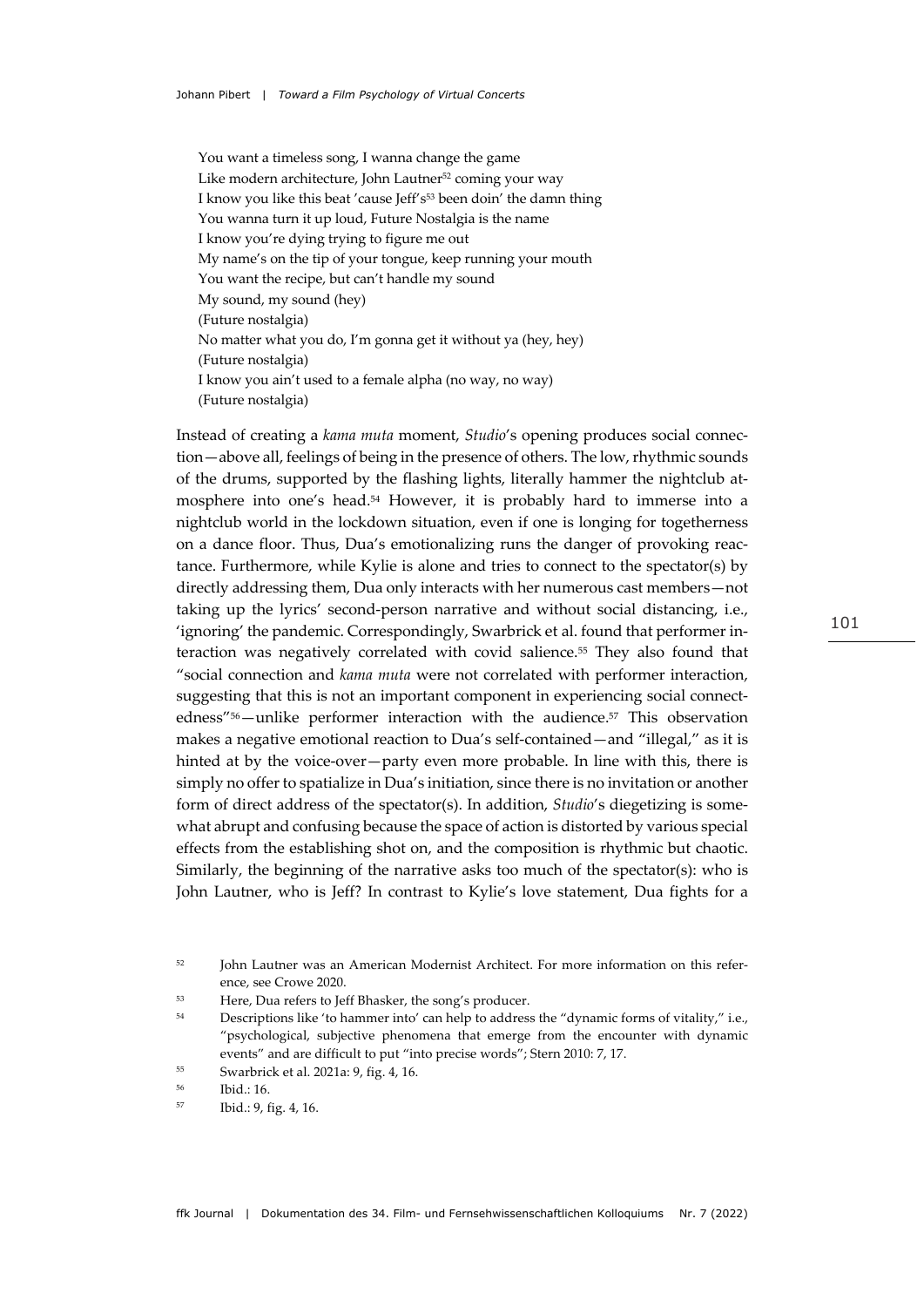paradigm shift to female empowerment, taking a confrontative approach with a negative attitude. Therefore, Kylie's initiation probably leads to a "centralized gaze", whereas Dua's results in a "decentralized glance."<sup>58</sup> In other words, the initial experiences differ in terms of attraction vs. distraction or immersion vs. escapism.

#### **4. Film Psychology on a Dance Floor**

In an overall film-psychological comparison of *Infinite Disco* and *Studio 2054*, three factors that mark differences in the aesthetic experience could be identified: intimacy, coherence, and self-reflexivity (tab. 2). The experience factors do not include concert characteristics, such as those conceptualized by Swarbrick et al.,59 but rather experience characteristics that can relate to different positions in the experience matrix (tab. 1). While Kylie offers togetherness, the livestreams' common theme, as a celebration of love in its many facets—with a variety of love metaphors and different gender constellations in dancing couples—, Dua brings back multiple and, to a certain extent, sexualized nightclub experiences—with provocative costumes, real DJs, a bar, and a female pole dancer. Paradoxically, *Studio*'s liveness, which implies Dua's sometimes imperfect vocals, does not help the audience to strongly immerse in her 'realistic' world, while Kylie's pre-recorded, perfectionist presentation draws the spectator(s) into an idiosyncratic universe. Unlike Dua's, this one-room universe is not crowded but intimate, addressing the audience and eliciting *kama muta* moments: there is no band, just two backing vocalists, ten dancers in couples, six choir members, and no guests. The concert's intimate atmosphere can intertwine with the spectator's loneliness in the lockdown situation better than Dua's—with regard to the COVID-19 pandemic—unrealistic warehouse gathering, incorporating four band members, four backing vocalists, twenty dancers in groups, six skaters, three circus performers, four "club kids" (01:08:01), five special guests, and, above all, ten guest performers.

<sup>58</sup> Casetti 2015: 184.

<sup>59</sup> Swarbrick et al. 2021a.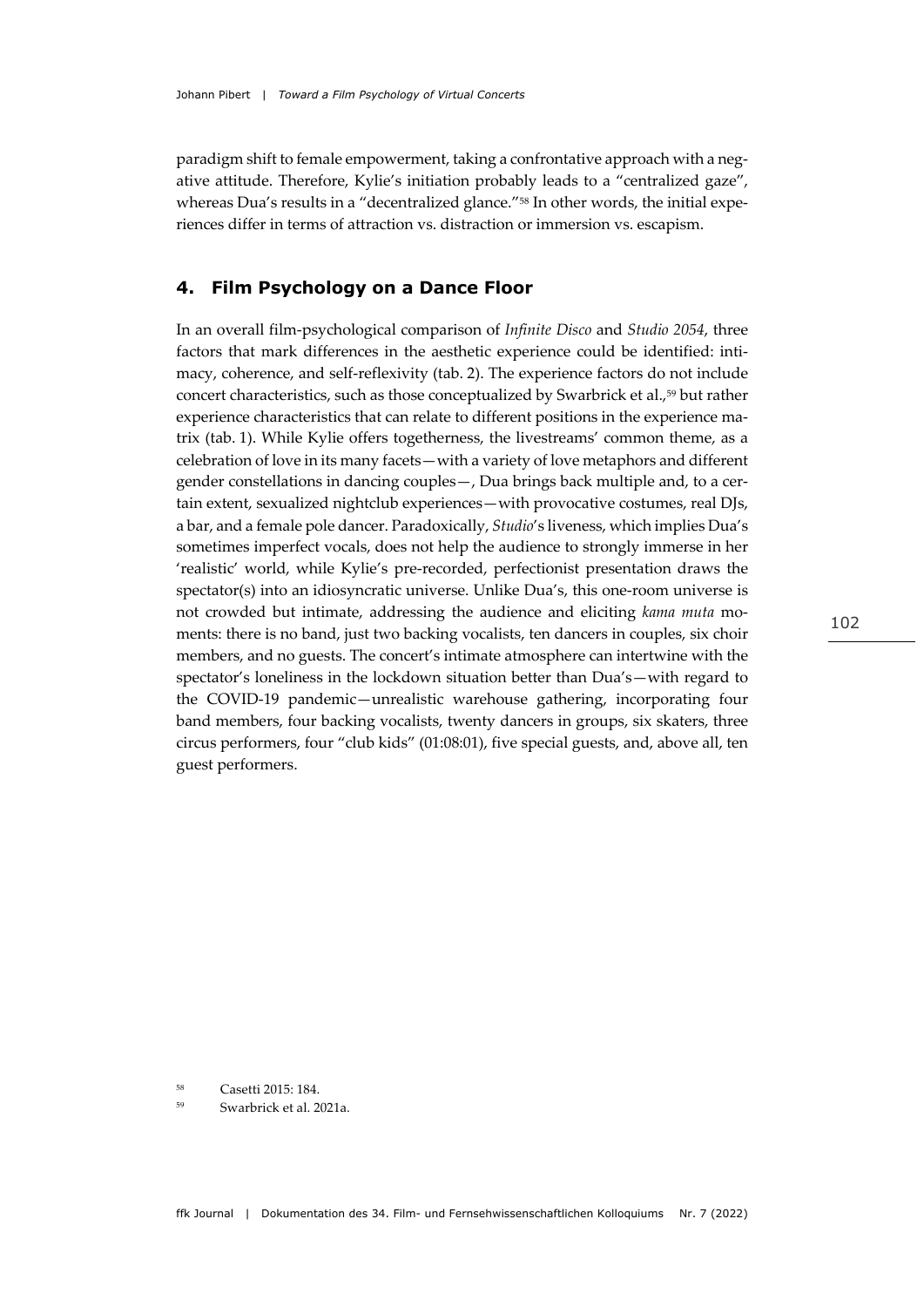| Experience<br>Factors | <b>Experience Characteristics</b>    | Kylie's Infinite Disco        | Dua's Studio 2054                   |  |
|-----------------------|--------------------------------------|-------------------------------|-------------------------------------|--|
|                       | Togetherness                         | Love/Celebration              | Sex/Party                           |  |
|                       | Liveness                             | Pre-recorded                  | Live                                |  |
|                       | <b>Affective Strategy</b>            | Kama Muta                     | Social Connection                   |  |
| Intimacy              | Mode of Interaction                  | Interaction with the Audience | Performer Interaction               |  |
|                       | Cast                                 | Eighteen Persons              | Fifty-Six Persons                   |  |
|                       | Space of Action                      | One Room                      | Warehouse/<br>Four Rooms, Corridors |  |
|                       | Dramatic Structure                   | One Act                       | Four Acts                           |  |
| Coherence             | Costume Changes                      | No                            | Yes                                 |  |
|                       | Dramaturgy                           | Implicit                      | Explicit                            |  |
|                       | Narrative Development                | Continuous                    | Discontinuous                       |  |
|                       | Subject                              | Reality                       | Mediality                           |  |
| Self-Reflexivity      | Social Distancing/<br>Covid Salience | Yes                           | No                                  |  |
|                       | Space of Concert                     | Condensed                     | Expanded                            |  |
|                       | Degree of Innovation                 | High                          | Low                                 |  |

**Tab. 2: Kylie and Dua's Differences in the Aesthetic Experience**

*Infinite Disco* is a highly coherent, concentrated one-act *tour de force*, without unnecessary costume changes or other distractions, implicitly presenting a continuous journey from romantic love to all possible kinds of love. It ends with "Magic," the initially withheld song that frames the concert and delivers the leading metaphor. Even if there is a narrative variation—for two songs, Kylie becomes an air hostess on a "KM-Air" (00:14:29) flight—her short talks, including a safety briefing, are not interludes but a means to directly involve the audience: like the DJ, the plane is not present but a subject of imagination. In contrast, *Studio 2054* is a reduced version of the classical four-act pop concert structure (with three interludes) that explicitly adopts the aesthetics of music videos. Moving from a music television show set (act 1) to a nightclub with a roller disco set (act 2), then to a boudoir and another nightclub (act 3), and turning back to the TV show set (act 4), Dua presents a discontinuous narrative development that lacks coherence. For example, there is a costume change in act 1, act 3 has two rooms, and two DJ sets can be experienced as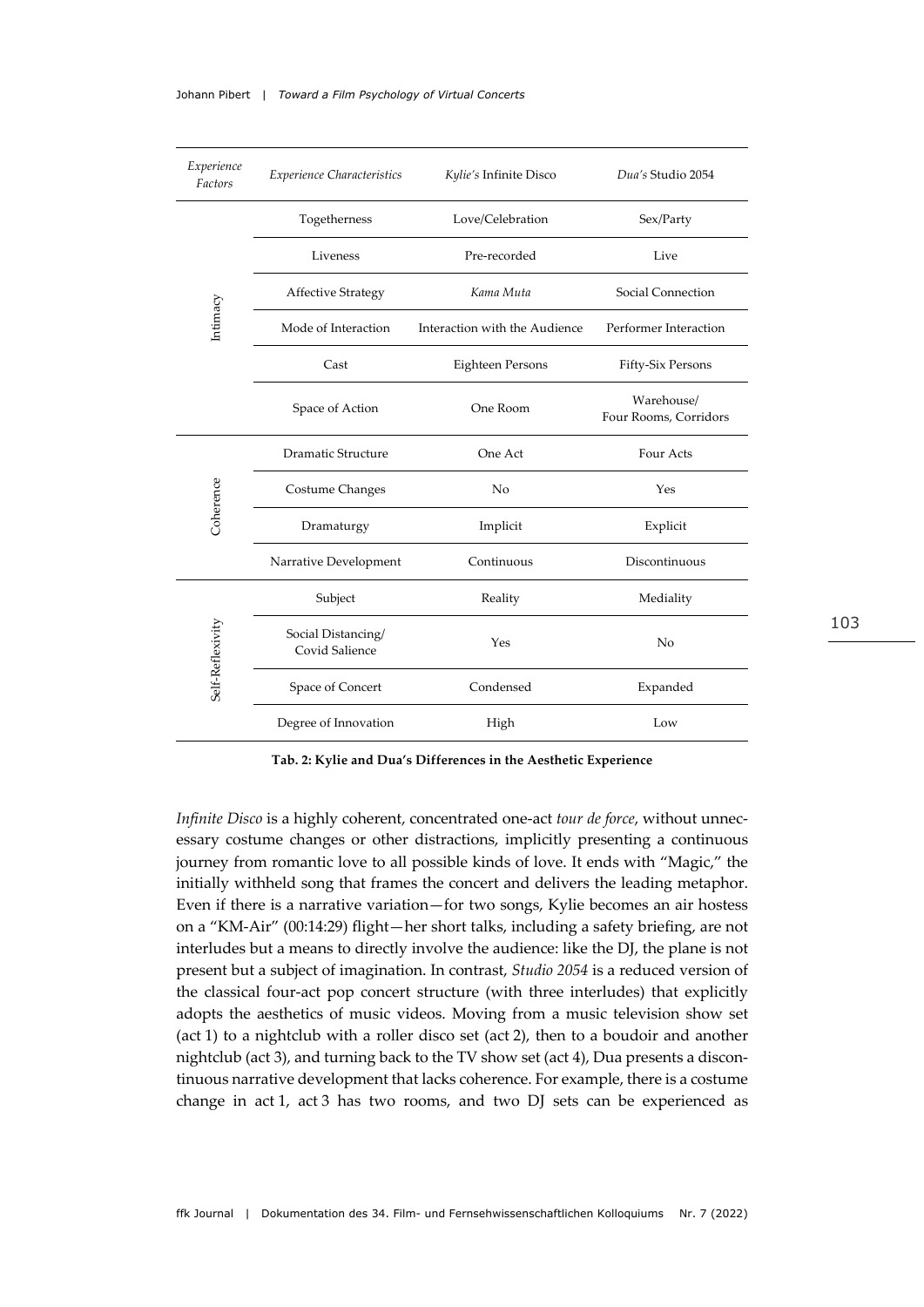competing. Furthermore, the numerous guest performers prevent a coherent experience: FKA Twigs' pole-dance solo (interlude 1) and Elton John's "Rocket Man" performance from a screen above the dance floor (interlude 3) do not make much sense in terms of the narrative.

While *Disco*'s self-reflexivity is directed on the spectator(s)' lockdown reality because Kylie points out loneliness, practices social distancing, and therefore provides covid salience throughout the concert, *Studio* is self-reflexive of its own mediality and thus classical —for instance, using a 4:3 aspect ratio or showing tube TVs. $^{60}$  By this means, Dua expands the space of her concert to intertextuality and intermediality,<sup>61</sup> whereas Kylie reflects the spectator(s)' condensed space of reception. Both livestreams were a great success with audiences and critics. However, I cannot entirely agree with reviews stating that the *Studio* "experience offers a glimpse at how the Covid-era could revolutionize live music for the better."62 Instead, I want to argue that *Studio*'s "TV show or […] long music video"63 is a remediated adaptation to the new circumstances, while *Disco*'s light and laser show is a product of audiovisual crisis creativity that delivers an innovative experience. In the reception situation of a lockdown, its high levels of intimacy, coherence, and self-reflexivity concerning the pandemic lead to a higher degree of synchronization between the concert and its spectator(s) and accordingly to a stronger intertwining of concert and reception aesthetics. This is why the 'real groove' is Kylie's. Consequently, in the virtual presentation of this article, held via Zoom in a lockdown situation, 11 of 15 respon dents (73 percent) preferred Kylie to Dua in terms of concert satisfaction, with the initiations and both versions of "Real Groove" being shown.

## **5. Conclusion**

In this article, I presented the film-psychological experience matrix as the core of the affective-integrative film psychology—a transdisciplinary paradigm designed for applied research on processes of change in film culture such as relocation of the concert experience. Then I derived the psychological-functional process model of initiation to subject Kylie and Dua's concert beginnings to a corresponding detailed analysis whose results merged into those of an overall film-psychological comparison of the livestreams' experiences. It was shown that, despite their common theme—togetherness on a dance floor—, the virtual concerts are fundamentally different aesthetically, which is why they offer different concert experiences with different degrees of synchronization.

<sup>60</sup> For more information on this, see Rehbach 2018.

 $61$  As shown above, the concert starts with an architectural reference.

<sup>62</sup>  $O$ sei 2020

<sup>63</sup> Dua, as cited in ibid.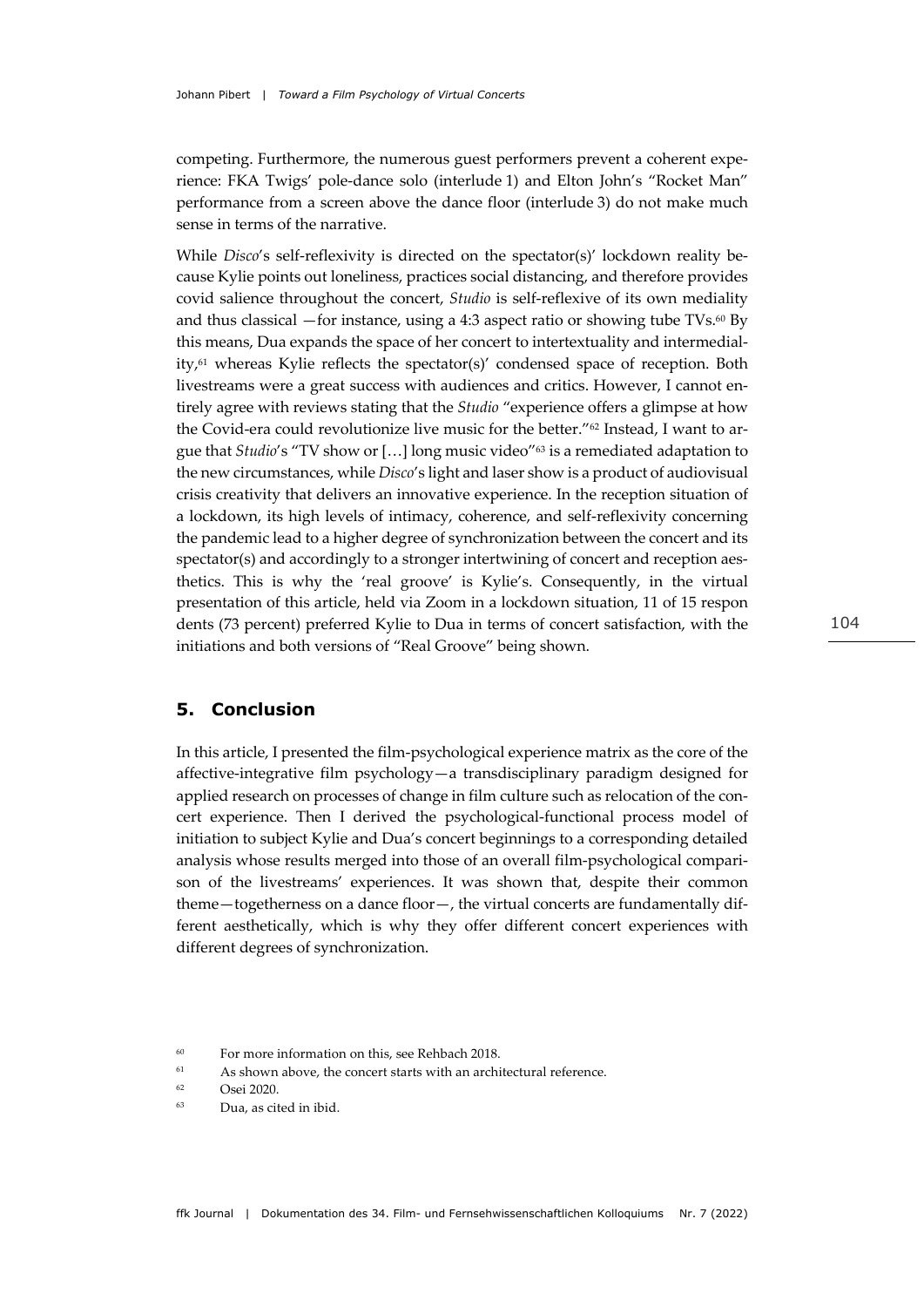The major limitation of my descriptive film-psychological analysis was its inability to address dynamic forms of vitality in the spectator(s)' experience because it brought into focus, on the one hand, detailed processes of initiation and, on the other hand, aggregated experience factors. Nevertheless, I could selectively validate the results of my analysis with those of Swarbrick et al.'s empirical study. I could even conduct a secondary analysis because the authors published their data in an openaccess repository. While film scholars typically do not collect empirical data and psychologists usually are not interested in aesthetics, future research should combine both methodologies. Specifically, I see a need for transdisciplinary research in the case of new phenomena such as corona concerts.

#### **Literature**

- Ambler, Melanie/Wodecki, Laura/Amass, Timothy (2020): "Virtual bedside concerts for patients with COVID-19: a trio of perspectives." In: *Canadian Medical Association Journal* 192.44, pp. E1370–E1371.
- Bolter, Jay David/Grusin, Richard (2000): *Remediation. Understanding New Media.* Cambridge: MIT Press.
- Casetti, Francesco (2009): "Filmic experience." In: *Screen* 50.1, pp. 56–66.
- Casetti, Francesco (2010): "Die Explosion des Kinos. Filmische Erfahrung in der postkinematographischen Epoche." In: *montage AV* 19.1, pp. 11–35.
- Casetti, Francesco (2012): "The relocation of cinema." In: *NECSUS. European Journal of Media Studies* 1.2, pp. 5–34.
- Casetti, Francesco (2015): *The Lumière Galaxy. Seven Key Words for the Cinema to Come.* New York: Columbia University Press.
- Charron, Jean-Philippe (2017): "Music Audiences 3.0: Concert-Goers' Psychological Motivations at the Dawn of Virtual Reality." In: *Frontiers in Psychology* 8.800, pp. 1–4.
- Crowe, Lana (Aug 18, 2020): "House music: Dua Lipa's architectural name drop, explained." *Sayre Zine.* https://apostrophezinecom.wordpress.com/2020/08/18/dua-lipa-futurenostalgia-john-lautner-architecture/ (Feb 19, 2022).
- Forde, Eamonn (Aug 25, 2021): "Concerts Have Been Pummelled by the Pandemic. These Should Be the Live Music Industry's Golden Rules for the Next Year." *Music Business Worldwide.* https://www.musicbusinessworldwide.com/the-live-music-industry-hasbeen-pummelled-by-the-pandemic-these-should-be-its-golden-rules-for-the-next-year/ (Feb 19, 2022).
- Hartmann, Britta (2009): *Aller Anfang. Zur Initialphase des Spielfilms.* Marburg: Schüren.
- Kiss, Anna Luise (Nov 18, 2020): "Audio Visual Lockdown Works and their Communication Spaces" (unpublished paper presented at the conference "Dial S for Screen Studies 2020"). *Sydney Screen Studies Network.* https://sydneyscreenstudiesnetwork.com/2020/08/07/dial-s-for-screen-studies-2020/ (Feb 19, 2022).
- Kiss, Anna Luise (2021): "Humorous Audio-Visual Lockdown Works." In: *Galactica Media* 3.3, pp. 238–258.
- Kusuma, Putu Sandra Devindriati (2020): "Children Virtual Concert in the Covid-19 Pandemic." In: *Journal of Music Science, Technology, and Industry* 3.2, pp. 247–260.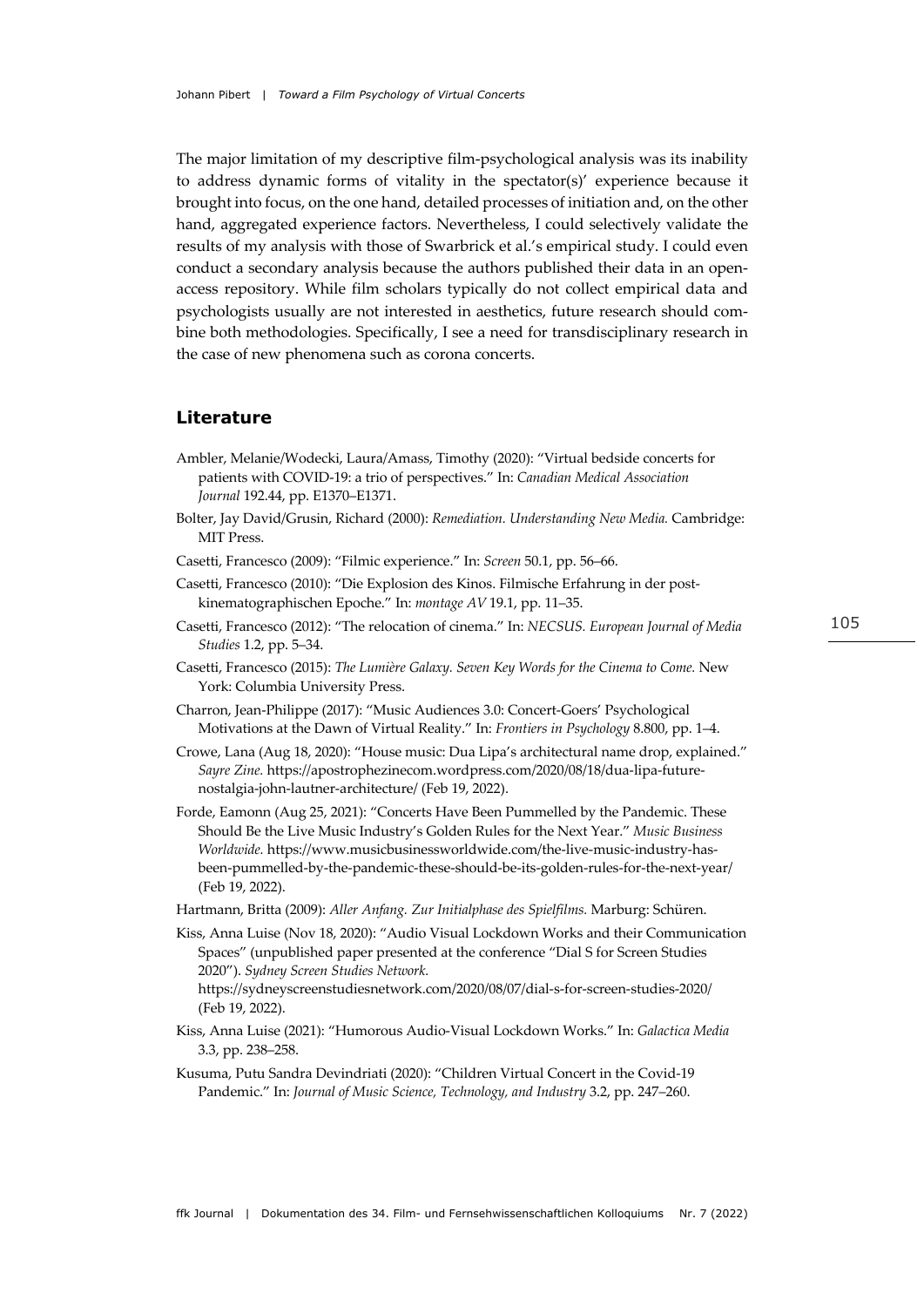Liptay, Fabienne/Dogramaci, Burcu (eds.) (2016): *Immersion in the Visual Arts and Media.* Leiden: Brill.

Lisdayanti, Annisa (2021): "The Influence of Geographical Information System and Experiential Marketing on Interest in Watching Virtual Concerts during A Pandemic (Survey of Generation Z in Bandung City)." In: *Review of International Geographical Education* 11.3, pp. 336–342.

McCormick, Neil (Nov 28, 2020): "Dua Lipa: Studio 2054 review—this disco extravaganza was the best livestream of the year." *The Telegraph.* https://www.telegraph.co.uk/music/ what-to-listen-to/dua-lipa-studio-2054-review-disco-extravaganza-best-livestream/ (Feb 19, 2022).

- Osei, Sarah (2020): "Covid Made the Music Industry More Creative & Dua Lipa Has the Proof. Dua Lipa's 'Studio 2054' Is Revolutionizing Virtual Shows." *Highsnobiety.* https://www.highsnobiety.com/p/dua-lipa-studio-2054/ (Feb 19, 2022).
- Parsons, Chris (2020): "Music and the internet in the age of COVID-19." In: *Early Music* 48.3, pp. 403–405.
- Pibert, Johann (2019): "Grundzüge einer affektiv-integrativen Filmpsychologie." In: *ffk Journal* 4, pp. 141–154.
- Pibert, Johann (2020): "Praktiken audiovisueller Erfahrung. Möglichkeiten filmpsychologischer Untersuchung und Theoriebildung." In: *ffk Journal* 5, pp. 237–253.
- Pibert, Johann (2021): "Vertikale Musikvideos. Filmpsychologische Analyse der Wirkung des Hochformats in Lena Meyer-Landruts *Don't Lie to Me*." In: *ffk Journal* 6, pp. 216–228.
- Rehbach, Simon (2018): *Medienreflexion im Musikvideo. Das Fernsehen als Gegenstand intermedialer Beobachtung.* Bielefeld: transcript.
- Solomon, Kate (Nov 9, 2020): "Kylie: Infinite Disco, review: Minogue's dancing through the darkness is a joy." *inews.co.uk.* https://inews.co.uk/culture/music/kylie-minogue-infinitedisco-review-online-streaming-concert-753968 (Feb 19, 2022).
- Stern, Daniel N. (2004): *The Present Moment in Psychotherapy and Everyday Life.* New York: Norton.
- Stern, Daniel N. (2010): *Forms of Vitality. Exploring Dynamic Experience in Psychology, the Arts, Psychotherapy, and Development.* Oxford: Oxford University Press.
- Swarbrick, Dana (Apr 14, 2021): "Quarantine Concerts: Publication." *Open Science Framework.* https://osf.io/skg7h/ (Feb 19, 2022).
- Swarbrick, Dana et al. (June 22, 2021a): "Corona Concerts: The Effect of Virtual Concert Characteristics on Social Connection and *Kama Muta*." In: *Frontiers in Psychology* 12.648448, pp. 1–21.
- Swarbrick, Dana et al. (June 22, 2021b): "Supplementary Material. Study title: Online concert experiences under conditions of physical distancing." *Frontiers in Psychology.* https://www.frontiersin.org/articles/10.3389/fpsyg.2021.648448/full#supplementarymaterial (Feb 19, 2022).
- Vandenberg, Femke/Berghman, Michaël/Schaap, Julian (2021): "The 'lonely raver': music livestreams during COVID-19 as a hotline to collective consciousness?" In: *European Societies* 23.S1, pp. S141–S152.
- Wass, Mike (Oct 19, 2020a): "Kylie Minogue Announces Virtual Concert 'Infinite Disco.'" *Idolator.* https://www.idolator.com/7915437/kylie-minogue-announces-virtual-concertinfinite-disco (Feb 19, 2022).